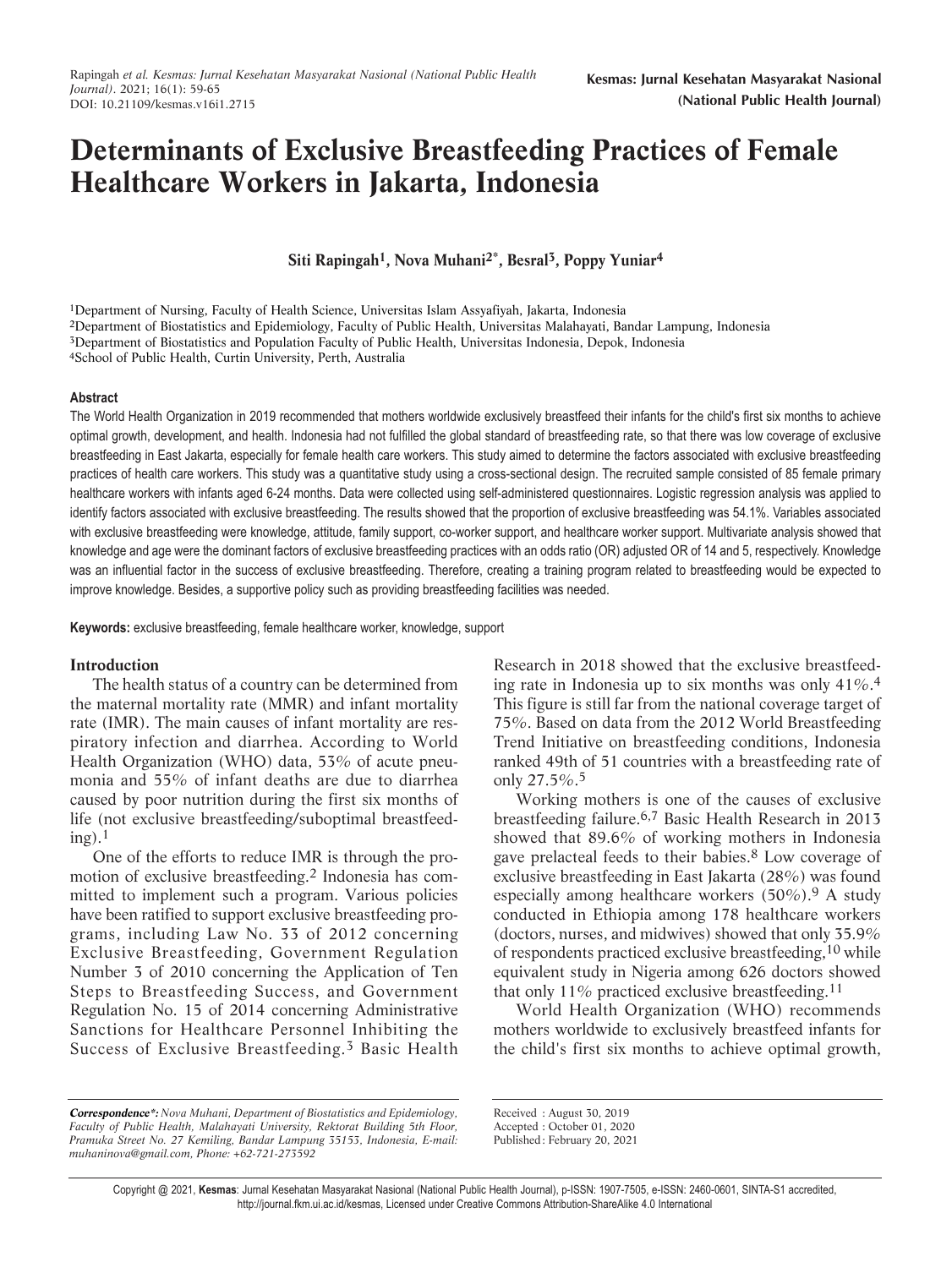development, and health[.12](#page-5-0) Thereafter, they should be given nutritious complementary foods and continue breastfeeding up to the age of two years or beyond. Factors inhibiting breastfeeding success are categorized as internal and external. Internal factors include a lack of knowledge about lactation management, the benefits of breastfeeding, and the negative impact of not breastfeeding. External factors are related to everything that does not need to happen if the internal factors are met.[13](#page-5-0) This correlates with the low coverage of breastfeeding in East Jakarta, which impacts on underweight children, which is 13.8% and malnutrition is  $2.92\%$  $2.92\%$  $2.92\%$ <sup>9</sup>

Preliminary studies conducted by Mehkari S, *et al.,*[14](#page-5-0) showed that among four healthcare workers in Karachi-Pakistan, only one was practicing exclusive breastfeeding. Several inhibiting factors were lack of knowledge of lactation management, mothers' nipple and breast pain, low breast milk supply, attitude towards breastfeeding, and confidence. The success of healthcare workers in providing exclusive breastfeeding is very important because it plays an important role in promoting and supporting the implementation of exclusive breastfeeding. One of the success factors is influenced by knowledge, and personal experience referred to as learning by expe[rience.](#page-5-0)[14](#page-5-0) The low coverage of breastfeeding among healthcare workers in particular correlates with underweight (below the red line). The incidence of severe malnutrition in Jakarta, according to authors, is very important to study because healthcare workers play a key role in the promotion and support for exclusive breastfeeding. The study aims to determine the factors related to exclusive breastfeeding behavior among healthcare workers at the primary health care throughout East Jakarta.

## **Method**

This observational study was conducted using the correlational method. The study design was cross-sectional and the data collection technique was total sampling. The study population included all female health workers who had babies ages 6–24 months. The sample of 85 female healthcare workers was drawn from the total population. The inclusion criteria were not taking pregnancy leave and agreeing to participate in this study (by providing written informed consent). The exclusion criteria were healthcare workers who had delivered severely ill or stillborn babies, had twins, or were on leave, study. The respondents comprised female physicians, dentists, nurses, midwives, nutritionists, pharmacists, public health experts/environmental health experts, and laboratory analysts.

Data collection occurred from April to May 2015 in 10 primary health care in East Jakarta. Data collection used a structured questionnaire consisting of the determinant variable of exclusive breastfeeding (predisposing, enabling, and reinforcing factors). Predisposing factors consist of several variables. Age at-risk categories were 20–35 years, risk-free categories were 20 to 35 years, parity in good multipara categories (women who have given birth more than once), poor categories of primipara (women who have given birth once), types of labor were vaginal delivery and cesarean section, supportive knowledge was "good", the supportive attitude was positive. Enabling factors consisted of the availability of good facilities and had followed lactation management. Reinforcing factors were the support of family, superiors, friends, and health workers.

The data collected was then inputted and cleaned, so that they could be analyzed. These variables were univariate, bivariate, and multivariate. Univariate analysis was done for each variable with the proportional results of each. Bivariate analysis with chi-square with the results whether there was a relationship between each independent variable and the dependent variable if the pvalue was less than 0.05 was considered to statistical significance. Multiple logistic regressions with backward determinant modeling found significant determinant factors. All independent variables had the same position since no independent variables were considered as the main variable. The principle of modeling was to produce a significant, valid, and parsimonious model. There are five steps in backward stepwise regression. Step one was identifying potential covariates; step two was analyzing each covariate on the dependent variable where p-value < 0.25 entered into the logistic regression model; step three was getting the model to eliminate the independent variable starting from the variable with the highest p-value, the confounder was considered if there was a change of 10% or more odds ratio (OR); step four the confounding remained in the model. The final step was finding the significant determinant factor.

## **Results**

[Table 1](#page-2-0) showed that the proportion of respondents who provided exclusive breastfeeding was 54.1%. Predisposing factors related to exclusive breastfeeding were knowledge and attitude. The enabling factor was the availability of facilities. The reinforcing factor was family supports, colleague supports, and health worker supports.

The knowledge questions on [Table 2](#page-2-0) showed that almost all respondents knew of exclusive breastfeeding. Only two questions receive incorrect answers, namely "Reducing the risk of osteoporosis" (25.9%) and "How long can breast milk sit out at room temperature?"  $(47.1\%)$ .

The logistic regression results [\(Table 3\)](#page-3-0) showed that the determinants for providing exclusive breastfeeding were maternal knowledge and age. The dominant factors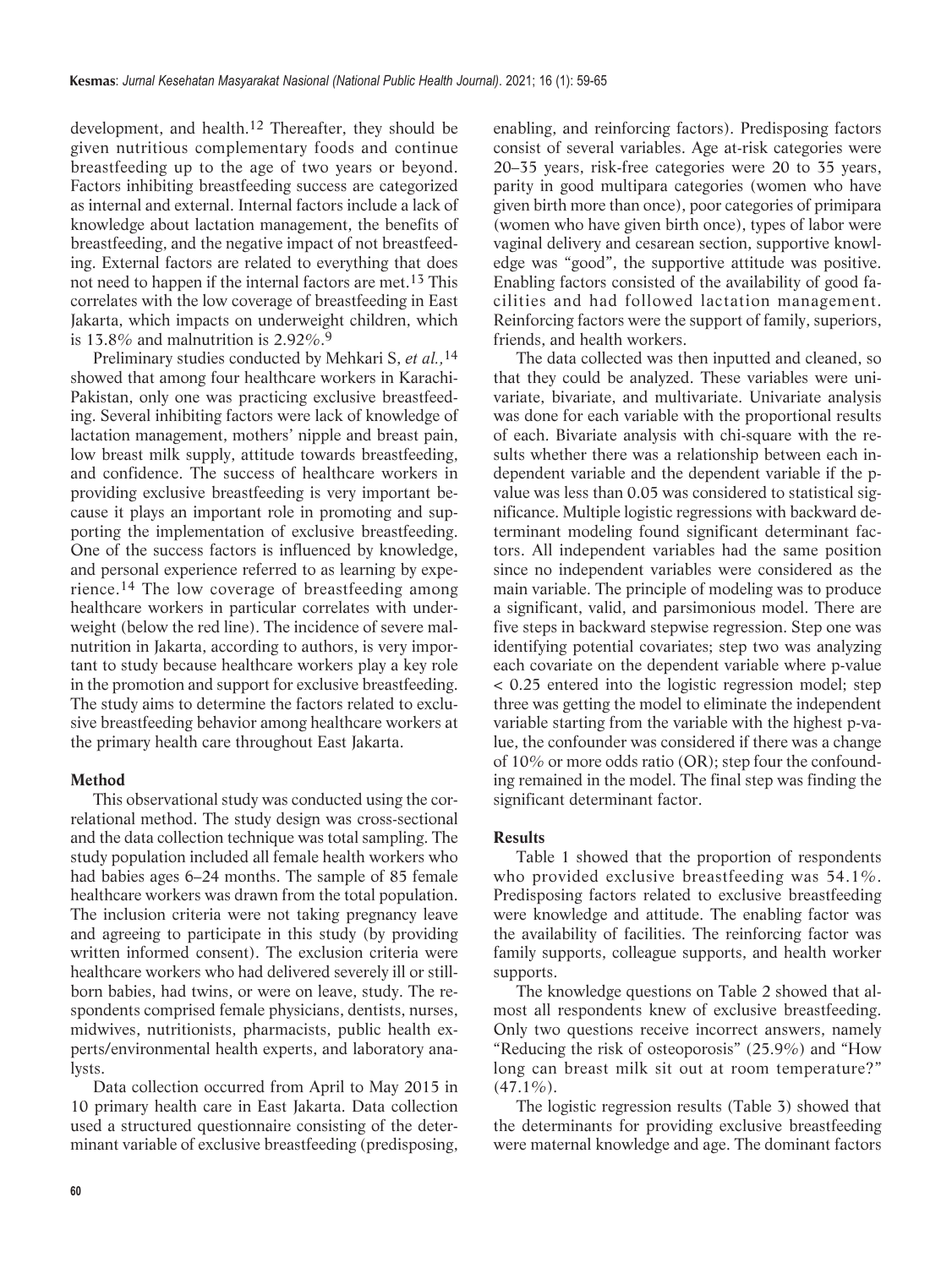| Variable                      | Category         | Total<br>$(N = 85)$ | Non-Exclusive<br><b>Breastfeeding</b><br>$(N = 39)$ | Exclusive<br><b>Breastfeeding</b><br>$(N = 46)$ | p-value  | <b>OR</b><br>$(95\% \text{ CI})$ |
|-------------------------------|------------------|---------------------|-----------------------------------------------------|-------------------------------------------------|----------|----------------------------------|
| Predisposing                  |                  |                     |                                                     |                                                 |          |                                  |
| Age (year)                    | $< 20$ or $> 35$ | 22                  | 59.1                                                | 40.9                                            | 0.232    | $2.1 (0.7 - 5.5)$                |
|                               | $20 - 35$        | 63                  | 41.3                                                | 58.7                                            |          |                                  |
| Parity good                   | Primipara        | 48                  | 50.0                                                | 50.0                                            | 0.517    | $1.5(0.6 - 3.4)$                 |
|                               | Multipara        | 37                  | 40.5                                                | 59.5                                            |          |                                  |
| Types of labor                | Cesarean section | 51                  | 49.0                                                | 51.0                                            | 0.625    | $1.4(0.5 - 3.2)$                 |
|                               | Vaginal delivery | 34                  | 41.2                                                | 58.8                                            |          |                                  |
| Knowledge                     | Good enough      | 37                  | 78.4                                                | 21.6                                            | $0.001*$ | $13.8(4.8 - 39.3)$               |
|                               | Good             | 48                  | 20.8                                                | 79.2                                            |          |                                  |
| Attitude                      | Negative         | 39                  | 59.0                                                | 41.0                                            | $0.044*$ | $2.7(1.1-6.5)$                   |
|                               | Positive         | 46                  | 34.8                                                | 65.2                                            |          |                                  |
| Enabling                      |                  |                     |                                                     |                                                 |          |                                  |
| Availability of facilities    | No               | 11                  | 73.1                                                | 26.9                                            | $0.002*$ | $5.3(1.9 - 14.7)$                |
|                               | Yes              | 74                  | 33.9                                                | 66.1                                            |          |                                  |
| Lactation management training | Never            | 51                  | 46.8                                                | 53.2                                            | 0.899    | $1.5(0.3 - 6.5)$                 |
|                               | Ever             | 34                  | 37.5                                                | 62.5                                            |          |                                  |
| Reinforcing                   |                  |                     |                                                     |                                                 |          |                                  |
| Family supports               | N <sub>o</sub>   | 23                  | 78.3                                                | 21.7                                            | $0.001*$ | $7.0(2.5 - 21.6)$                |
|                               | Yes              | 62                  | 33.9                                                | 66.1                                            |          |                                  |
| Supervisor supports           | No               | 20                  | 65.0                                                | 35.0                                            | 0.088    | $2.8(0.9 - 7.9)$                 |
|                               | Yes              | 65                  | 40.0                                                | 60.0                                            |          |                                  |
| Colleague supports            | N <sub>o</sub>   | 34                  | 61.8                                                | 38.2                                            | $0.029*$ | $2.9(1.2 - 7.3)$                 |
|                               | Yes              | 51                  | 35.3                                                | 64.7                                            |          |                                  |
| Health worker supports        | N <sub>o</sub>   | 29                  | 65.5                                                | 34.5                                            | $0.017*$ | $3.4(1.3 - 8.7)$                 |
|                               | Yes              | 56                  | 35.7                                                | 64.3                                            |          |                                  |

<span id="page-2-0"></span>

**Notes:** OR: Odd Ratio; CI: Confidence Interval; \*Variables that were significantly related, p-value < 0.05

|                                                      | Correct |               |  |
|------------------------------------------------------|---------|---------------|--|
| Knowledge                                            | N       | $\frac{O}{O}$ |  |
| Definition of exclusive breastfeeding                | 84      | 98.8          |  |
| Actions are taken when breast milk has not come out  | 84      | 98.8          |  |
| Factors affecting breast milk production             |         |               |  |
| - Mother's psychological condition                   | 79      | 92.9          |  |
| - Mother's diet                                      | 80      | 94.1          |  |
| - Family/husband support                             | 66      | 77.6          |  |
| Benefits of breastfeeding for mother                 |         |               |  |
| - Reducing the risk of breast cancer                 | 72      | 84.7          |  |
| - Reducing the risk of osteoporosis                  | 22      | 25.9          |  |
| - Bonding and attachment with babies                 | 81      | 95.3          |  |
| - Saving on household expenses                       | 78      | 91.8          |  |
| How long breast milk can sit out at room temperature | 40      | 47.1          |  |
| When lactation management be started                 | 62      | 72.9          |  |
| The cause of failure to do exclusive breastfeeding   | 68      | 80.0          |  |
| Risks of feeding baby solid food too soon            |         |               |  |
| - Indigestion                                        | 48      | 56.5          |  |
| - Increasing the chance the baby will get sick       | 79      | 92.9          |  |
| Risks of introducing solids too late                 |         |               |  |
| - Babies may do not get the nutrients they need      | 74      | 87.1          |  |
| - Risk of malnutrition                               | 46      | 54.1          |  |

related to the exclusive breastfeeding practices were also knowledge and age. Female healthcare workers with good knowledge had a 15 times greater likelihood of providing exclusive breastfeeding than those with less knowledge. After controlling for the availability of facilities, family support, colleague support, and healthcare workers supports variables, mothers aged 20–35 years had five times more likelihood of providing exclusive breastfeeding than those aged < 20 years or > 35 years.

Based on the results of thequantitative study, it was found that 40.9% of respondents provided exclusive breastfeeding and 59.1% did not. These results only il-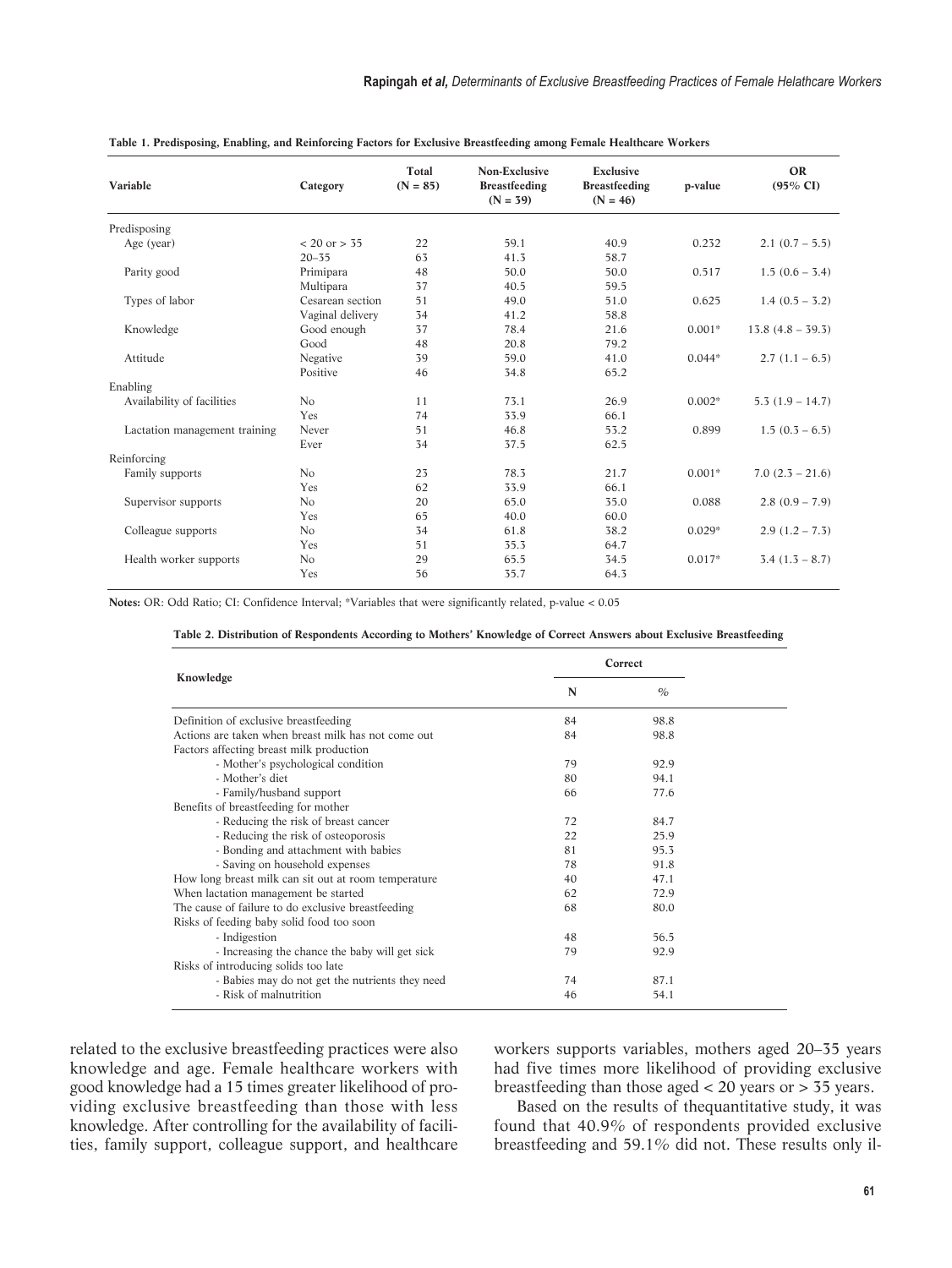| Variable                   | β     | p-value | Adjusted<br><b>Odds Ratio</b> | Confident<br>Interval $(95\%)$ |
|----------------------------|-------|---------|-------------------------------|--------------------------------|
| Age 20-35 years            | 1.601 | 0.035   | 4.9                           | $1.1 - 21.9$                   |
| Good knowledge             | 2.699 | 0.000   | 14.8                          | $4.0 - 54.4$                   |
| Have available facilities  | 1.015 | 0.177   | 2.7                           | $0.6 - 12.1$                   |
| Have family support        | 1.026 | 0.230   | 2.7                           | $0.5 - 14.9$                   |
| Have colleague support     | 0.373 | 0.600   | 1.4                           | $0.4 - 5.8$                    |
| Have health worker support | 0.541 | 0.443   | 1.7                           | $0.4 - 6.8$                    |

<span id="page-3-0"></span>**Table 3. Multivariate Analysis of Exclusive Breastfeeding Practices among Female Healthcare Workers**

lustrated the percentage of exclusive breastfeeding for healthcare workers and more excavations were carried out for reasons that give exclusive breastfeeding.

The result revealed that respondents who did not breastfeed because of abrasions while breastfeeding had a little of breast milk, such that they felt that it was not enough for the baby. Respondents who managed to give exclusive breast milk said that it was very important for babies. Most of all, it represented a strong commitment to continue to provide exclusive breastfeeding, so it could be concluded that the success of breastfeeding for women healthcare workers influenced not only the knowledge factor but also the presence of a strong commitment factor.

#### **Discussion**

This study showed that the exclusive breastfeeding rate among female healthcare workers in primary health care throughout East Jakarta in April-May 2015 was 54.1%. This result was higher than the rates based on the Basic Health Research in 2013 (30.2%), $8$  and the exclusive breastfeeding co verage throughout East Jakarta  $(28.0\%)$ .<sup>9</sup> However, these rates should be higher because the respondents were healthcare workers who should have better knowledge than people who were not in the health care profession. This difficulty of nurses and midwives to successfully practice exclusive breastfeeding may impair their ability and effectiveness in promoting breastfeeding.[14](#page-5-0)

The present study continued to find out the reason(s) health care workers did not give exclusive breastfeeding. A previous study by Akodu, *et al.*[,15](#page-5-0) demonstrated that 35% of mothers stopped breastfeeding several weeks postpartum because they felt their breast milk was deficient and the baby was dissatisfied. So the type of fluid given to the babies before breast milk secreted were formula milk (11.7%) and dextrose (1.2%). Authors have similarly mentioned in the study that bottle feeding was practiced by 77.4% of health professionals; however, only 21.9%,[16](#page-5-0) was due to bottle feeding-related hazards. Diarrhea, vomiting, and acute respiratory infection (ARI) were the commonly identified illnesses found among the children on bottle feed, as concluded from their results that bottle feeding was mostly practiced by educated mothers, where healthcare providers, despite their education and awareness, were practicing bottle feeding. Respiratory infections were identified as the important risks associated with bottle feeding, and that it was the leading cause of malnourishment among children.

To support the success of breastfeeding in working women, the Ministry of Manpower's regulation, Article 83 of Law No. 13 of 2003, those female employees who are still breastfeeding are allowed to breastfeed or at least pump breast milk during working hours.[17](#page-6-0) Companies are also encouraged to have a proper nursing room. Besides, the Regulation of the Minister of Health of the Republic of Indonesia Number 15 of 2013 concerning Procedures for Providing Special Facilities for Breastfeeding and/or Pumping Breast milk[.3](#page-5-0)

World Health Organization program entitled Ten Steps to Successful Breastfeeding,[17:](#page-6-0) 1. Contains an infant feeding policy that is routinely communicated to staff and parents. Establishes ongoing monitoring and data-management systems; 2. Ensures that staff have sufficient knowledge, competence, and skills to support breastfeeding; 3. Discusses the importance and management of breastfeeding with pregnant women and their families; 4. Facilitates immediate and uninterrupted skinto-skin contact and encourages mothers to initiate breastfeeding as soon as possible after birth; 5. Supports mothers to initiate and maintain breastfeeding and manage common difficulties; 6. Encourages mothers not to provide breastfed newborns any food or fluids other than breast milk, unless medically indicated; 7. Enables mothers and their infants to remain together and practice rooming-in 24 hours a day; 8. Encourages mothers to recognize and respond to their infants' cues for feeding; 9. Counsels mothers on the use and risks of feeding bottles, teats, and pacifiers; and 10. Coordinates discharge so that parents and their infants have timely access to ongoing support and care. This program is relevan with study by Shandi, *et al.*[,18](#page-6-0) demonstrated that mothers with a practicing skin-to-skin contact with early initiation and (rooming-in) were more likely to exclusively breastfeed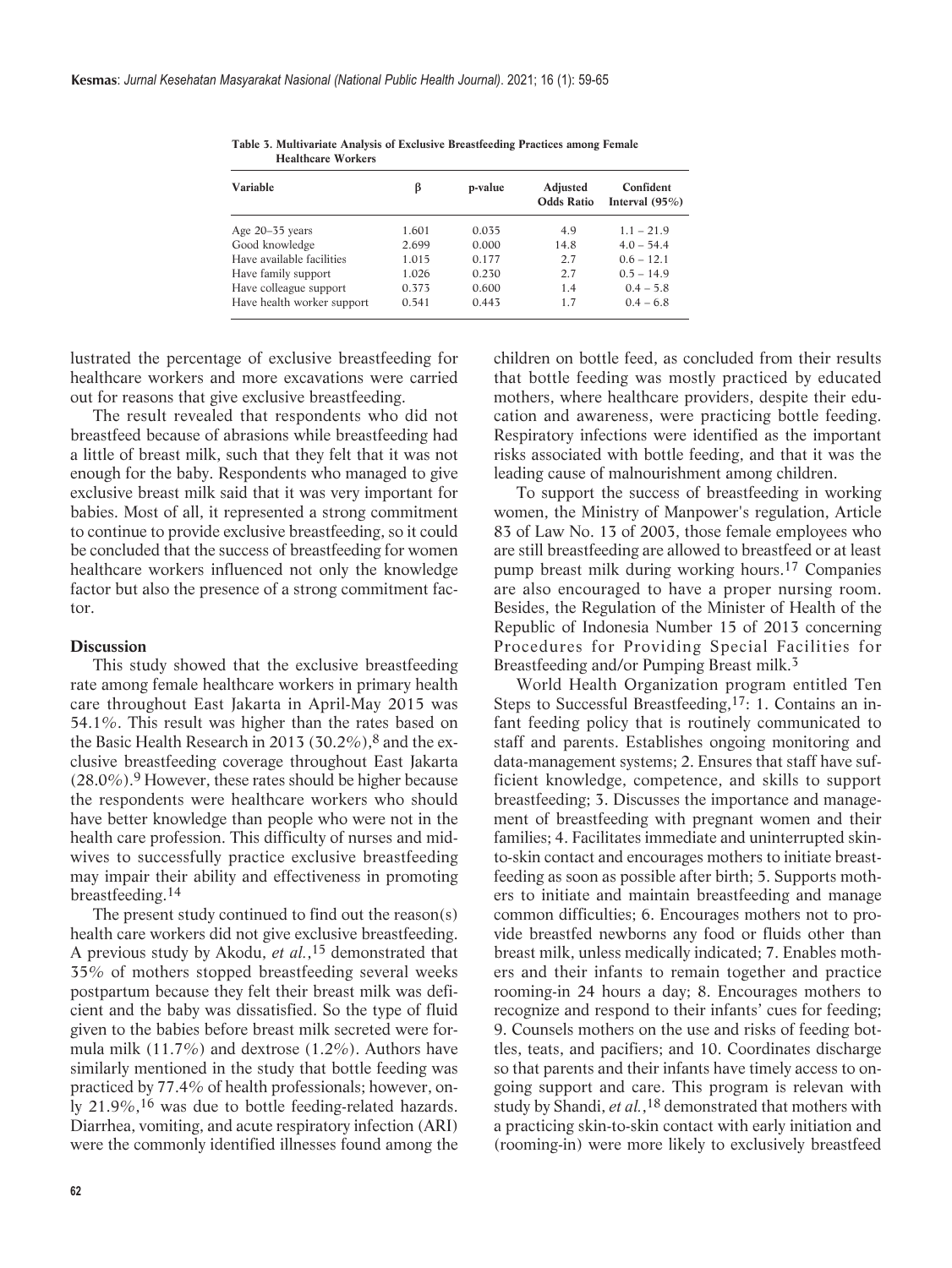## $(OR = 2.36)$ .

Other findings included bivariate analysis indicated that a mother's age is not significantly associated with exclusive breastfeeding practices. This finding was confirmed in a previous study,[16](#page-5-0) while other result showed different findings that age was significantly associated with exclusive breastfeeding.<sup>[19](#page-6-0)</sup> Delivery by cesarean section inhibited breastfeeding. Another study showed that mothers who had had cesarean delivery tended to delay breastfeeding compared to mothers experiencing vaginal delivery.<sup>[20](#page-6-0)</sup> Parity was not significantly associated with exclusive breastfeeding practices. This finding was confirmed in a previous study,[21](#page-6-0) while several studies stated that parity was significantly associated with exclusive breastfeeding practices.[22,23](#page-6-0) Exclusive breastfeeding associated significantly with a place of delivery and maternal education.[20](#page-6-0)

Lactation management training aimed to increase knowledge and to solve problems found while breastfeeding, especially for healthcare workers. This training was valuable because respondents in this study were healthcare workers expected to have better knowledge than the general public. After all, health workers had an important role that should promote, support the implementation of exclusive breastfeeding.[14,](#page-5-0)[26](#page-6-0) Lactation management including breastfeeding technique, breastfeeding technology, breastfeeding problem solving, and infant issues[.26](#page-6-0) Bivariate analysis showed that lactation management training was not significantly related to exclusive breastfeeding behavior. Based on the quantitative results, only eight respondents (9.4%) attended training related to breastfeeding.

The availability of policy, breastfeeding guidelines, and training for most staff on exclusive breastfeeding contributed to higher exclusive breastfeeding knowledge and counseling skills among health workers.[24,26](#page-6-0) This, in turn, might have led to women seeking support for breastfeeding issues immediately after delivery. During these times, healthcare workers also reinforced the idea of exclusive breastfeeding and its importance. This result differed from a previous study[.25](#page-6-0)

Mothers needed support to achieve breastfeeding success.[22](#page-6-0) Family support would influence the mother's decision to provide exclusive breastfeeding. Family support was significantly related to exclusive breastfeeding practices related to a study in Yogyakarta. Family support was significantly associated with a higher likelihood of mothers practicing exclusive breastfeeding.<sup>23</sup> This result was in line with the previous study that stated that the husband plays an important role in supporting breastfeeding success and increasing breastfeeding rates.[27](#page-6-0) Mothers required paternal support because fathers could also help in sourcing information on breastfeeding, provide encouragement and motivation, and involve in decision-making, practical support, and emotional support for breastfeeding. A husband's attitude toward breastfeeding, whether positive or negative, could influence the mother's breastfeeding practices[.27](#page-6-0)

Failure of exclusive breastfeeding for female healthcare workers often occured after three months of leave and starting to work. Many experienced a decrease in breast milk production because mothers felt tired at work, causing husbands and families to worry about insufficient breast milk. Finally, the family provided formula milk to the baby.

The multivariate analysis showed that the mother's knowledge and attitude were significantly associated with exclusive breastfeeding behavior. Mothers having good knowledge were 14.8 times more likely to provide exclusive breastfeeding than mothers with good-enough knowledge. This result was similar to study findings from Ethiopia,28 Nepal,29 and Tanzania,25.This impact could be partly explained by mothers' improved knowledge of the benefits of breastfeeding for themselves and their infants, as well as the risks of not breastfeeding, thus improving the likelihood that mothers will breastfeed. Previous studies showed that mothers with good knowledge had 2.6 and 2.7 times the likelihood of providing exclusive breastfeeding than good enough knowledge and negative attitudes, respectively.[28](#page-6-0)

Various studies have been conducted in the past covering this topic, but the present study's setting was mothers from healthcare backgrounds who were assessed about their breastfeedings. There were some limitations in this study, especially the sample size, as it was difficult for us to find mothers who fulfilled our inclusion criteria. Others had children of more than ten years of age, which may have caused recall bias. It was also difficult to ask study participants to fill in the forms as they were not interested in sharing their personal experiences. Data were collected through self-administered questionnaires, so there was a chance of subjective bias. Future study avenues to look into this topic were from the study's point of view and highlighted the problem faced by healthcare providers for practicing appropriate breastfeeding and weaning practices.

## **Conclusion**

The description of healthcare workers in East Jakarta who provided exclusive breastfeeding was relatively low (under 50%). Several factors influenced exclusive breastfeeding practices in healthcare workers, including knowledge, attitudes, availability of facilities, family support, support from co-workers, and support from other healthcare workers. Based on the above factors, the most influential factor was mother knowledge.

There was low coverage of exclusive breastfeeding for healthcare workers in East Jakarta, even though authors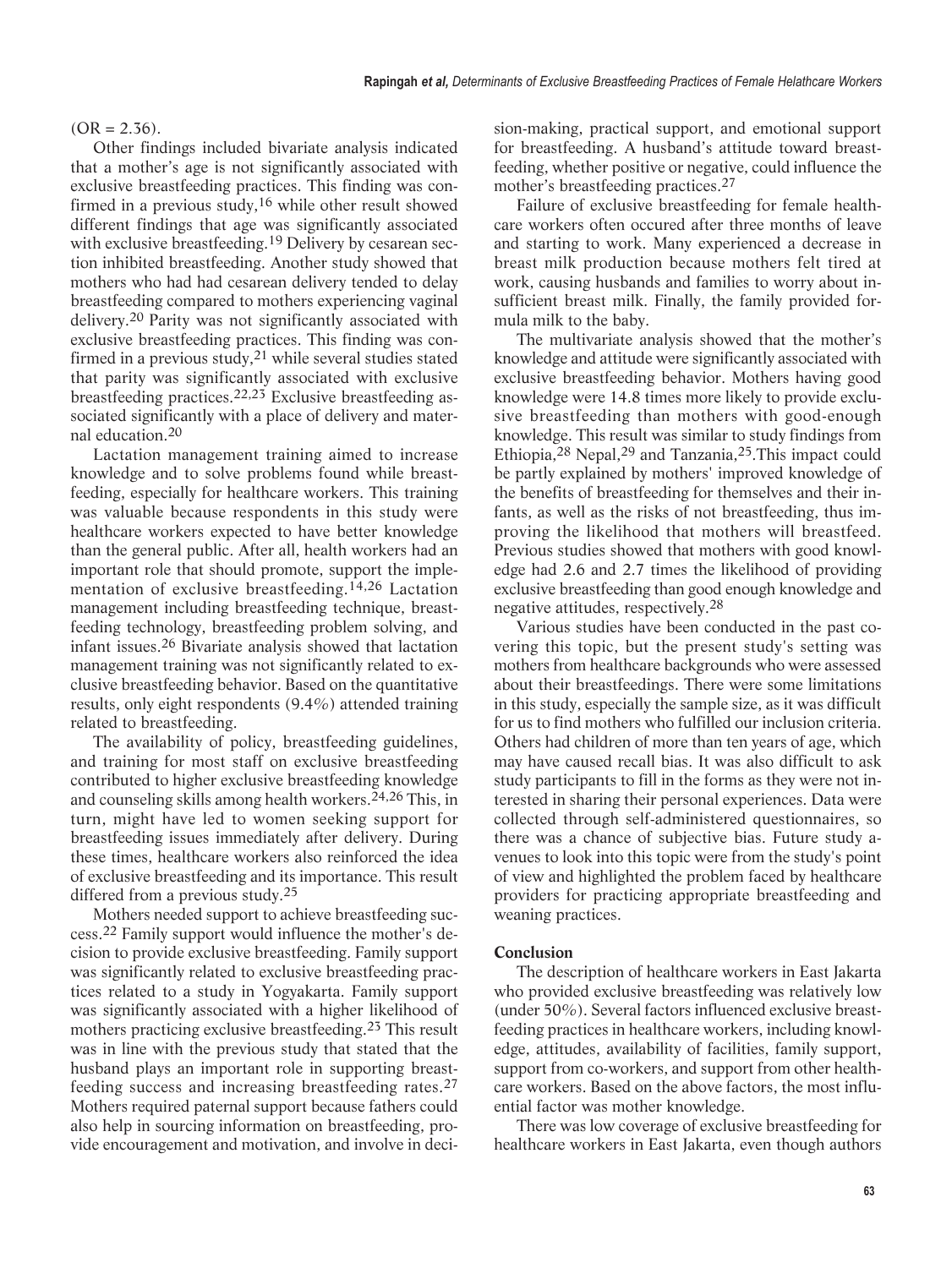<span id="page-5-0"></span>know that healthcare workers are role models for the community. If healthcare workers have high success in exclusive breastfeeding and good knowledge, they would likely be more supportive of mothers providing exclusive breastfeeding to their babies. An inhibiting factor is family support, especially husbands and colleagues support. Health inhibiting factors in exclusive breastfeeding is lack of the mothers' commitment, lack of knowledge among family members, and problems in breastfeeding, including limited hours of rest. By contrast, a supporting factor in exclusive breastfeeding was colleagues' support.

Lactation management training makes it possible to improve health knowledge about lactation. This training is very important because good knowledge will greatly influence the success of exclusive breastfeeding. Practicing for themselves and having good knowledge will provide high self-confidence to promote exclusive breastfeeding. Providing ideas for healthcare workers who are still breastfeeding, allowing them to be more flexible in doing tasks, should be considered. Writing policies related to supervisor and colleague support for mothers to provide exclusive breastfeeding should be considered. Enacting "Lactation Breaks" that provide time for breastfeeding or expressing milk 30–60 minutes per day should be considered. Optimizing "exclusive breastfeeding corners" and using them as places to share experiences between healthcare workers who breastfeed and offering rewards to female healthcare workers who successfully provide exclusive breastfeeding should be considered.

#### **Abbreviations**

MMR: Maternal Mortality Rate; IMR: Infant Mortality Rate; WHO: World Health Organization; WBTI: World Breastfeeding Trend Initiative; OR: Odd Ratio; CI: Confidence Interval; ARI: Acute Respiratory Infection.

#### **Ethics Approval and Consent to Participate**

Informed consent was obtained individually from all respondents. The study was approved by the Health Service Office with a letter-number: 972–1-1.777-11.

#### **Competing Interest**

The author declares that there are no significant competing financial, professional, or personal interests that might have affected the performance or presentation of the work described in this manuscript.

#### **Availability of Data and Materials**

The authors confirm that the data supporting the finding of this study available within the article and its supplementary materials.

#### **Authors' Contribution**

SR conceived the idea, sampling design, and data collection, and analyzed and interpreted the study results. NM performed data collection, critically analyzed and interpreted the study results, drafted the manuscript, and submitted it. B gave his expert opinion in sampling design and critically analyzed the data for important intellectual content. PY gave her input in the manuscript drafting.

#### **Acknowledgment**

Acknowledgment of the contributions of editing proofreading in translation and copy editing of the manuscript to Editage Author Services. We would like to thank East Jakarta Sub Department for Health, for facilitating the study and the respondent women health workers at the primary health care in East Jakarta.

#### **References**

- 1. [Gupta A, Dadhich JP, Suri S. How can global rates of exclusive breast](https://journals.sagepub.com/doi/pdf/10.1177/1941406413480389)[feeding for the first 6 months be enhanced?. Infant, Child, & Adolescent](https://journals.sagepub.com/doi/pdf/10.1177/1941406413480389) [Nutrition. 2013 \[cited 2015 Apr 3\]; 5 \(3\): 133–40.](https://journals.sagepub.com/doi/pdf/10.1177/1941406413480389)
- 2. [World Health Organization. Infant and young child feeding. Geneva:](http://whqlibdoc.who.int/publications/2009/9789241597494_eng.pdf) [World Health Organization; 2011. p. 155.](http://whqlibdoc.who.int/publications/2009/9789241597494_eng.pdf)
- 3. [Kementerian Kesehatan Republik Indonesia. Peraturan Menteri](http://www.hukor.depkes.go.id/uploads/produk_hukum/PMK No. 15 ttg Sanksi Penghambat ASI Eksklusif.pdf) [Kesehatan Republik Indonesia Nomor 15 Tahun 2014 tentang Tata Cara](http://www.hukor.depkes.go.id/uploads/produk_hukum/PMK No. 15 ttg Sanksi Penghambat ASI Eksklusif.pdf) [Pengenaan Sanksi Administratif bagi Tenaga Kesehatan, Penyelenggara](http://www.hukor.depkes.go.id/uploads/produk_hukum/PMK No. 15 ttg Sanksi Penghambat ASI Eksklusif.pdf) [Fasilitas Pelayanan Kesehatan, Penyelenggara Satuan Pendidikan](http://www.hukor.depkes.go.id/uploads/produk_hukum/PMK No. 15 ttg Sanksi Penghambat ASI Eksklusif.pdf) [Kesehatan, Pengurus Organisasi Profesi di Bidang Kesehatan; 2014 \[cit](http://www.hukor.depkes.go.id/uploads/produk_hukum/PMK No. 15 ttg Sanksi Penghambat ASI Eksklusif.pdf)[ed 2015 Mar 30\].](http://www.hukor.depkes.go.id/uploads/produk_hukum/PMK No. 15 ttg Sanksi Penghambat ASI Eksklusif.pdf)
- 4. Badan Penelitian dan Pengembangan Kesehatan Republik Indonesia. Riset kesehatan dasar (Basic Health Research) 2018; 2018. p. 1–220.
- 5. [The International Baby Food Action Network-Breastfeeding Promotion](https://bpni.org/report/51-country-report.pdf) [Network of India. The world breastfeeding trends initiative: the state of](https://bpni.org/report/51-country-report.pdf) [breastfeeding 51 countries. Sweden: IBFAN; 2012 \[cited 2015 Apr 20\].](https://bpni.org/report/51-country-report.pdf)
- 6. [Kurniawan B. Determinan keberhasilan pemberian air susu ibu ek](http://download.portalgaruda.org/article.php?article=81372&val=4387)[sklusif. Jurnal Kedokteran Brawijaya. 2013; 27 \(4\): 236–40.](http://download.portalgaruda.org/article.php?article=81372&val=4387)
- 7. [Zakiyah. Faktor-faktor yang berhubungan dengan pemberian ASI ek](http://lib.ui.ac.id/file?file=digital/20318352-S-Zakiyah.pdf)[sklusif di Kelurahan Semanan Kecamatan Kalideres Jakarta Barat tahun](http://lib.ui.ac.id/file?file=digital/20318352-S-Zakiyah.pdf) [2012 \[Essay\]. Universitas Indonesia; 2012 \[cited 2019 Jul 2\]. p. 64.](http://lib.ui.ac.id/file?file=digital/20318352-S-Zakiyah.pdf)
- 8. [Badan Penelitian dan Pengembangan Kesehatan. Riset kesehatan dasar](http://www.depkes.go.id/resources/download/general/Hasil Riskesdas 2013.pdf) [\(basic health research\) 2013. 2013. p. 1–384.](http://www.depkes.go.id/resources/download/general/Hasil Riskesdas 2013.pdf)
- 9. [Dinas Kesehatan Jakarta. Profil kesehatan DKI Jakarta tahun 2017.](https://dinkes.jakarta.go.id/wp-content/uploads/2019/12/Profil-Kesehatan-DKI-Jakarta-Tahun-2017.pdf) [2018 \[cited 2019 Oct 17\]. p. 100.](https://dinkes.jakarta.go.id/wp-content/uploads/2019/12/Profil-Kesehatan-DKI-Jakarta-Tahun-2017.pdf)
- 10. [Dachew BA, Bifftu BB. Breastfeeding practice and associated factors](https://www.ncbi.nlm.nih.gov/pmc/articles/PMC4107598/pdf/1746-4358-9-11.pdf) [among female nurses and midwives at North Gondar Zone, Northwest](https://www.ncbi.nlm.nih.gov/pmc/articles/PMC4107598/pdf/1746-4358-9-11.pdf) [Ethiopia: a cross-sectional institution based study. International](https://www.ncbi.nlm.nih.gov/pmc/articles/PMC4107598/pdf/1746-4358-9-11.pdf) [Breastfeeding Journal. 2014 \[cited 2015 Jan 20\]; 9: 1–7.](https://www.ncbi.nlm.nih.gov/pmc/articles/PMC4107598/pdf/1746-4358-9-11.pdf)
- 11. [Sadoh AE, Sadoh WE, Oniyelu P. Breastfeeding practice among medical](http://www.ncbi.nlm.nih.gov/pubmed/21968706%5Cnhttp://www.ncbi.nlm.nih.gov/pubmed/21968706) [women in Nigeria. Nigerian Medical Journal. 2011 \[cited 2018 Jun 23\];](http://www.ncbi.nlm.nih.gov/pubmed/21968706%5Cnhttp://www.ncbi.nlm.nih.gov/pubmed/21968706) [52: 7–12.](http://www.ncbi.nlm.nih.gov/pubmed/21968706%5Cnhttp://www.ncbi.nlm.nih.gov/pubmed/21968706)
- 12. World Health Organizatiom. Continued breasfeeding for healthy growth and development of children; 2019.
- 13. [World Health Organization. Global nutrition targets 2025 breastfeeding](https://apps.who.int/iris/bitstream/handle/10665/149022/WHO_NMH_NHD_14.7_eng.pdf) [policy brief; 2012 \[cited 2017 Aug 27\].](https://apps.who.int/iris/bitstream/handle/10665/149022/WHO_NMH_NHD_14.7_eng.pdf)
- 14. [Mehkari S, Zehra N, Yasin H, Rauf A, Jaliwala HA, Zehra T, et al.](https://pdfs.semanticscholar.org/e813/1cb9b4a0d5d7254572ae6d54a4c0cf593dd1.pdf) [Breastfeeding and weaning: awareness and practices among female](https://pdfs.semanticscholar.org/e813/1cb9b4a0d5d7254572ae6d54a4c0cf593dd1.pdf) [health providers working in a tertiary care hospital of Karachi-Pakistan.](https://pdfs.semanticscholar.org/e813/1cb9b4a0d5d7254572ae6d54a4c0cf593dd1.pdf) [International Journal of Women's Health and Reproduction Sciences.](https://pdfs.semanticscholar.org/e813/1cb9b4a0d5d7254572ae6d54a4c0cf593dd1.pdf) [2014 \[cited 2018 May 21\]; 2: 281–6.](https://pdfs.semanticscholar.org/e813/1cb9b4a0d5d7254572ae6d54a4c0cf593dd1.pdf)